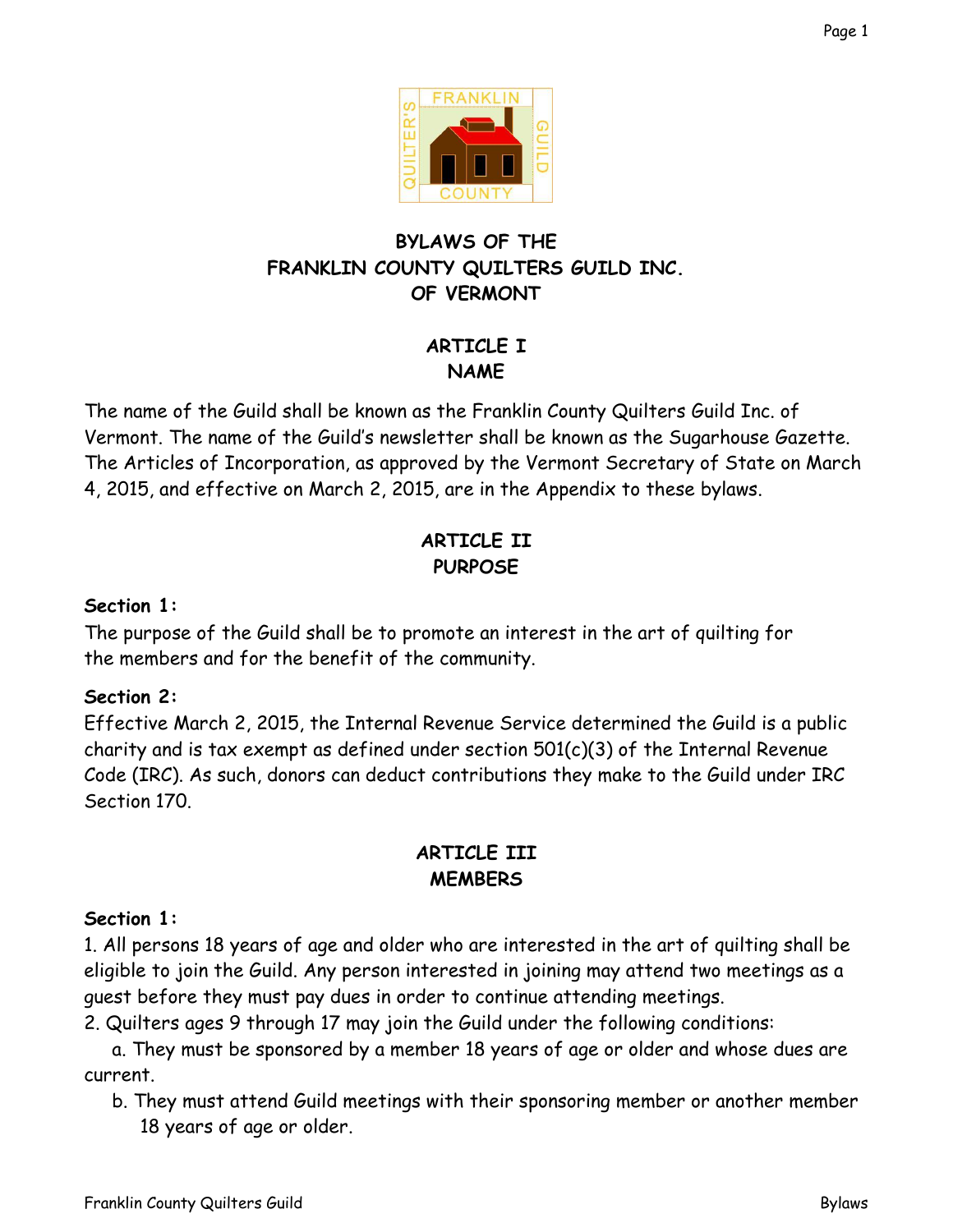- c. They must strive to enter at least one quilted item into each annual quilt show.
- d. They must participate regularly in show and tell at the monthly Guild meetings.
- e. They must actively participate in monthly Guild meetings under Roberts Rules of Order and under accepted standards of public decorum.
- f. Members under the age of 18 may not serve as a Guild officer or committee chairperson or serve on the Nominating Committee.

g. Members under the age of 18 may not make any expenditures of Guild funds or monies.

h. The membership for any member under the age of 18 can be terminated at any time by vote of the majority of the Guild's Executive Committee.

## **Section 2:**

The annual dues shall be payable by all members at the September meeting of each year. The executive committee will determine the amount and notify members at or prior to the September meeting. The membership chairperson shall notify members two months in arrears and those whose dues are not paid within one month thereafter shall be automatically dropped from the membership.

## **Section 3:**

The dues will not be prorated. In order to receive newsletters and be able to participate in special workshops, the full dues must be paid regardless of when a member joins or rejoins.

## **Section 4:**

Any member of the Franklin County Quilters Guild shall be eligible to take part in the workshops by quilt instructors paid for either in part or all by the Guild if:

- 1. They are the current president or program chair or:
- 2. They have been a paid member for the entire previous year, and
- 3. They have attended 4 out of 10 meetings, and

4. They have sold 2 books of raffle tickets and contributed to one of the following fund raising activities: providing fabric and/or blocks for the raffle and charity quilts; somehow participate**d** in the quilt show; and other group fund raising.

If there is space in the workshop, then there will be a lottery for the available spaces with interested members. If there is still space remaining, anyone else may take the workshop at a fee to be determined by the Guild at that time.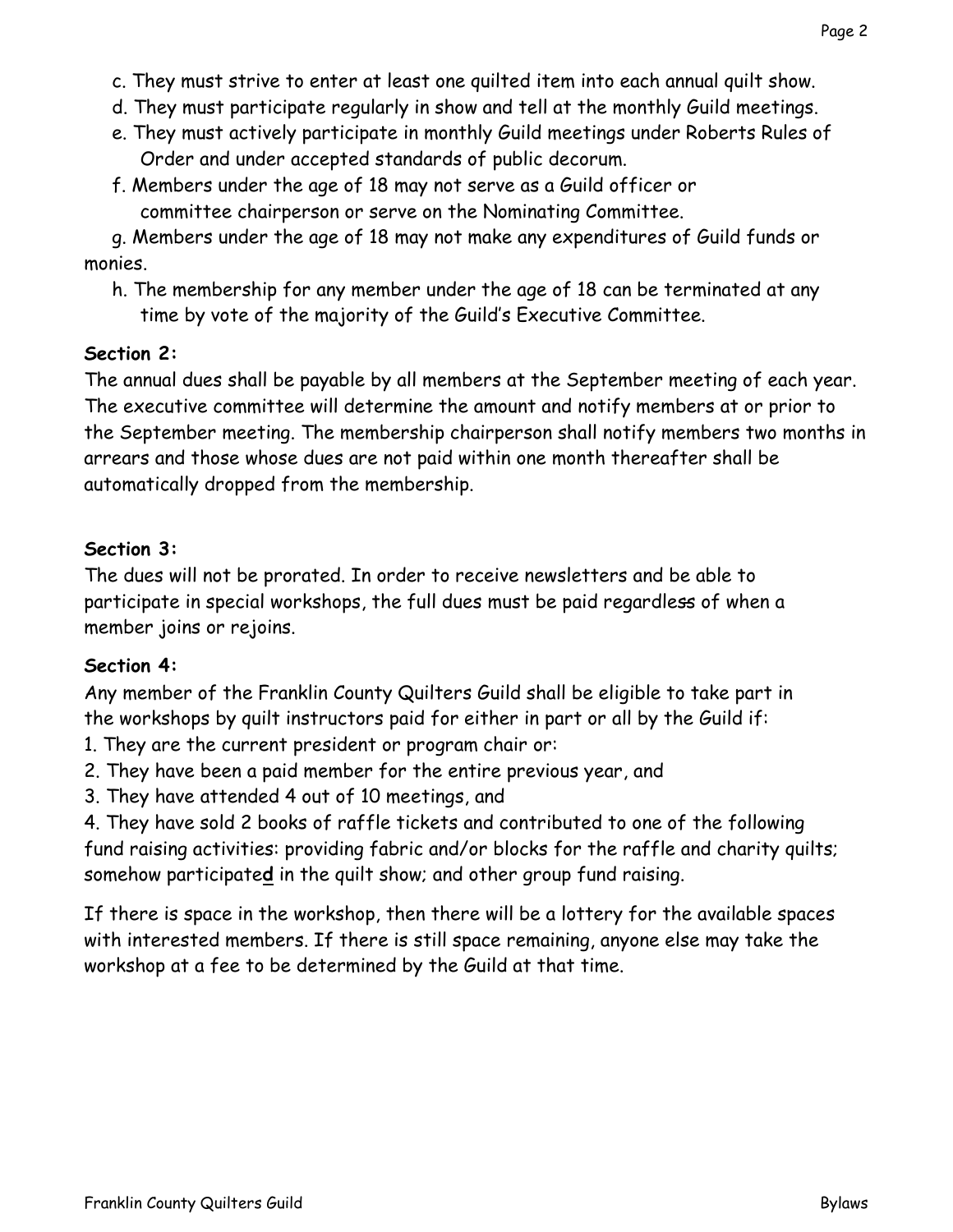## **ARTICLE IV OFFICERS**

### **Section 1:**

The elected officers of the Guild shall be the President, Vice President, Secretary, Treasurer, Project Coordinator(s) and Program Director(s). These officers shall comprise the Executive Committee. The past president shall serve as ex-officio member of the Executive Committee. The officers shall perform the duties prescribed by these bylaws and by the parliamentary authority adopted by the Guild.

Chairpersons and coordinators include but are not limited to: membership chairperson; quilt show chairperson(s); newsletter editor; annual charity quilt coordinator(s); raffle quilt coordinator(s); and other charity quilt coordinators as deemed necessary to conduct the business of the Guild. The chairpersons and coordinators shall perform their duties under the direction of the president.

#### **Section 2:**

Nominations for officers will take place at the regular meeting in May. Officers shall be elected by a show of hands vote at the annual meeting in June. See Article VIII, Section 1 for the nominating committee protocol.

#### **Section 3:**

Officers and chairpersons will serve a one-year term. Officers and chairpersons may serve more than one term consecutively. New officers and chairpersons shall assume their duties at the end of the annual meeting in June.

### **Section 4:**

All elected officers may issue and sign receipts, as requested, for the donation of monies or goods to the Guild. Such receipts shall include the date of the donation, a description of the donation, and the amount or value of the donation.

## **ARTICLE V DUTIES OF THE OFFICERS AND CHAIRPERSONS**

#### **Section 1:**

Duties of the President shall include:

Preside at all meetings Call meeting to order at the appointed time Introduce guests and new members at each meeting Announce business to the membership Be informed of communications State and put all questions properly brought by the membership Decide all questions of order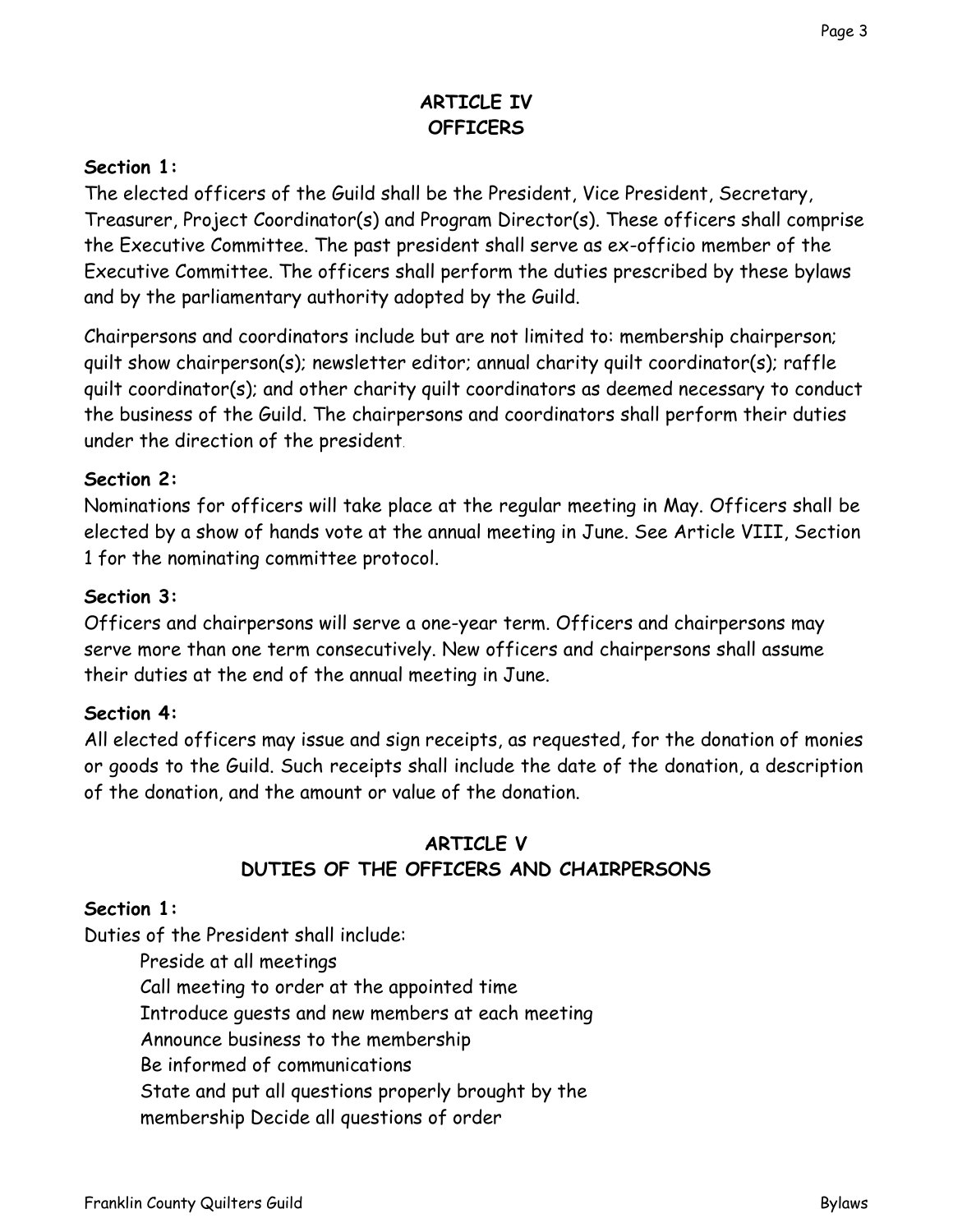Provide signature when necessary

Provide a President's Message to the Newsletter Editor no later than the last Wednesday of the month

Request a Nominating Committee of at least three members no later than the March meeting**.**

Be a co-signer to the Guild bank account to facilitate monthly spot checks comparing the Treasurer Reports with the monthly bank statements.

## **Section 2:**

Duties of the Vice President shall include:

Preside and perform the duties of president in the absence of the president Schedule meeting location and time, in coordination with the President and Program Director(s), for all Executive Committee meetings and all monthly guild meetings

Coordinate supplies and set up meeting room for potluck dinners at the December and June meetings.

## **Section 3:**

Duties of the Secretary shall include:

Keep the public informed of guild meetings through public

notices Keep minutes of the meeting

Provide the membership with copies of previous minutes for review if requested

Provide electronic copy of the minutes for Executive Committee meetings and monthly guild meetings to the newsletter editor no later than the last Wednesday of the month

Preside in the absence of the president and vice

president Conduct correspondence as directed

Maintain hard copies of all past meeting minutes and correspondence generated.

# **Section 4:**

Duties of the Treasurer shall include:

Receive and deposit all monies due the Guild within 7-10 days of receipt. If unable to meet this requirement, the monies should be given to the president to deposit.

Disperse funds as needed to conduct guild business

Keep bookkeeping records of such monies and funds

Maintain all documents related to incorporation in and tax exempt status with the State of Vermont

Maintain all documents related to 501(c)3 status with the Internal Revenue Service

File electronic IRS Form 990-N or IRS and State income tax returns as required by law

Ensure proper documentation is presented for items for payments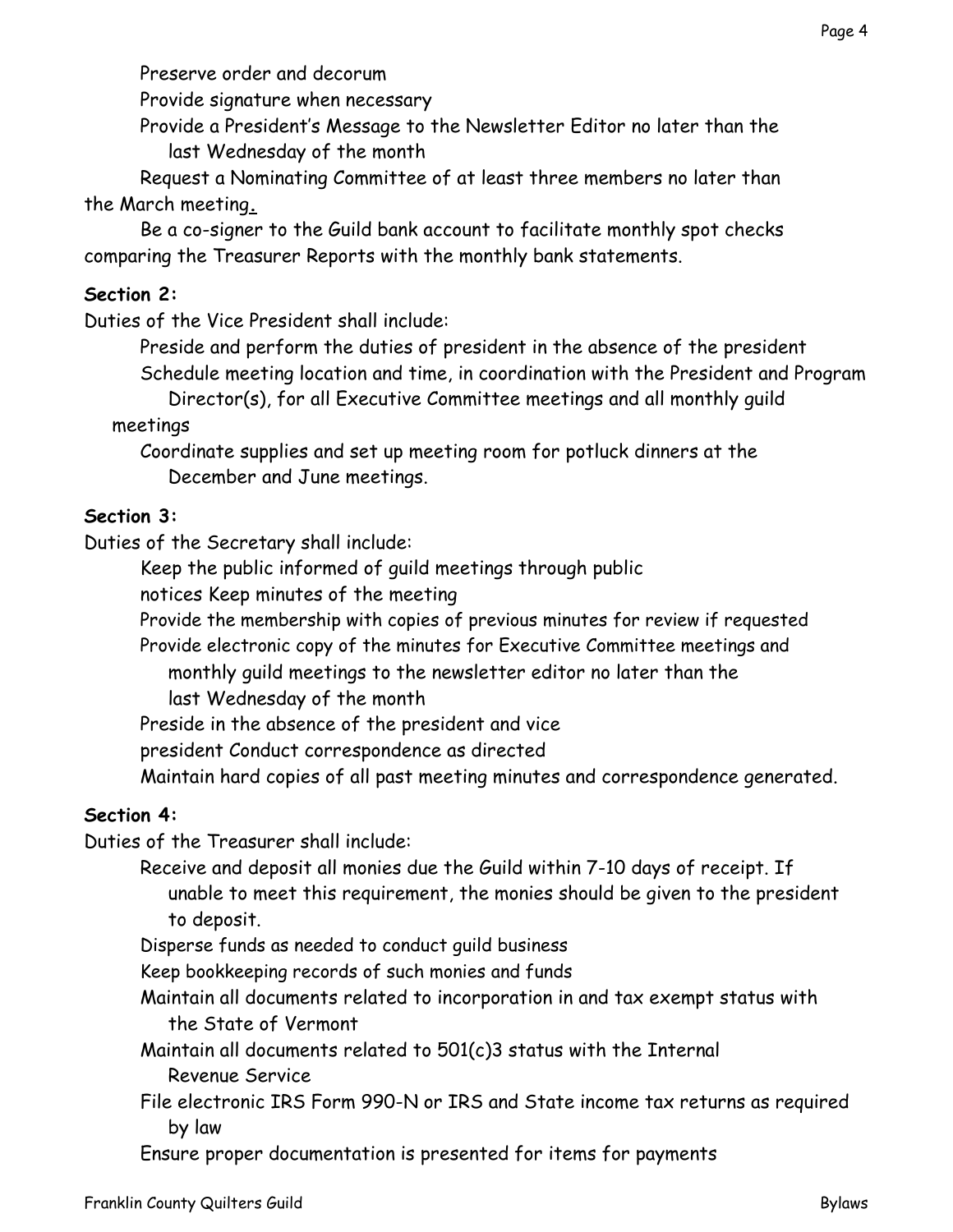Pay rent for the use of the hall in a timely fashion Read the treasurer's report at each meeting Provide electronic copy of the Treasurer's Report to the Newsletter Editor no later than the last Wednesday of the month

### **Section 5:**

Duties of the Program Director shall include:

Solicit teachers, and/or speakers for guild programs Inform the treasurer before all programs of monies due the speaker or teacher Coordinate monthly programs throughout the guild year Coordinate monthly drawings for door prize and charity quilts Maintain birthday basket of fat quarters.

### **Section 6:**

Duties of the Project Coordinator shall include:

Organize monthly raffle blocks (block of the month)

Organize other projects such as block or fabric exchanges, mystery

quilts, challenges, and progressive quilts.

## **Section 7:**

Duties of the Membership Chairperson shall include:

Collect membership dues at the September meeting and as new members join in coordination with the Treasurer

Notify members who are in arrears with their dues

Compile a list of members' names, addresses, email addresses, and

## telephone numbers

Distribute the membership list by the November meeting

Update the membership list as needed

Provide electronic copies of the membership list to the President and newsletter editor whenever updates are made.

### **Section 8:**

Duties of the Newsletter Editor shall include:

Publish the Guild's newsletter monthly, September through June, at least one week prior to the scheduled Guild meeting

Organize the following items, at minimum, in each newsletter:

List of Guild officers, chairpersons, and coordinators

Schedule of monthly meetings to include start time

President's message

Minutes of previous month's meeting(s)

Treasurer's Report for current month

Instructions for block of the month and/or other projects as needed.

Maintain hard copies of all past newsletters.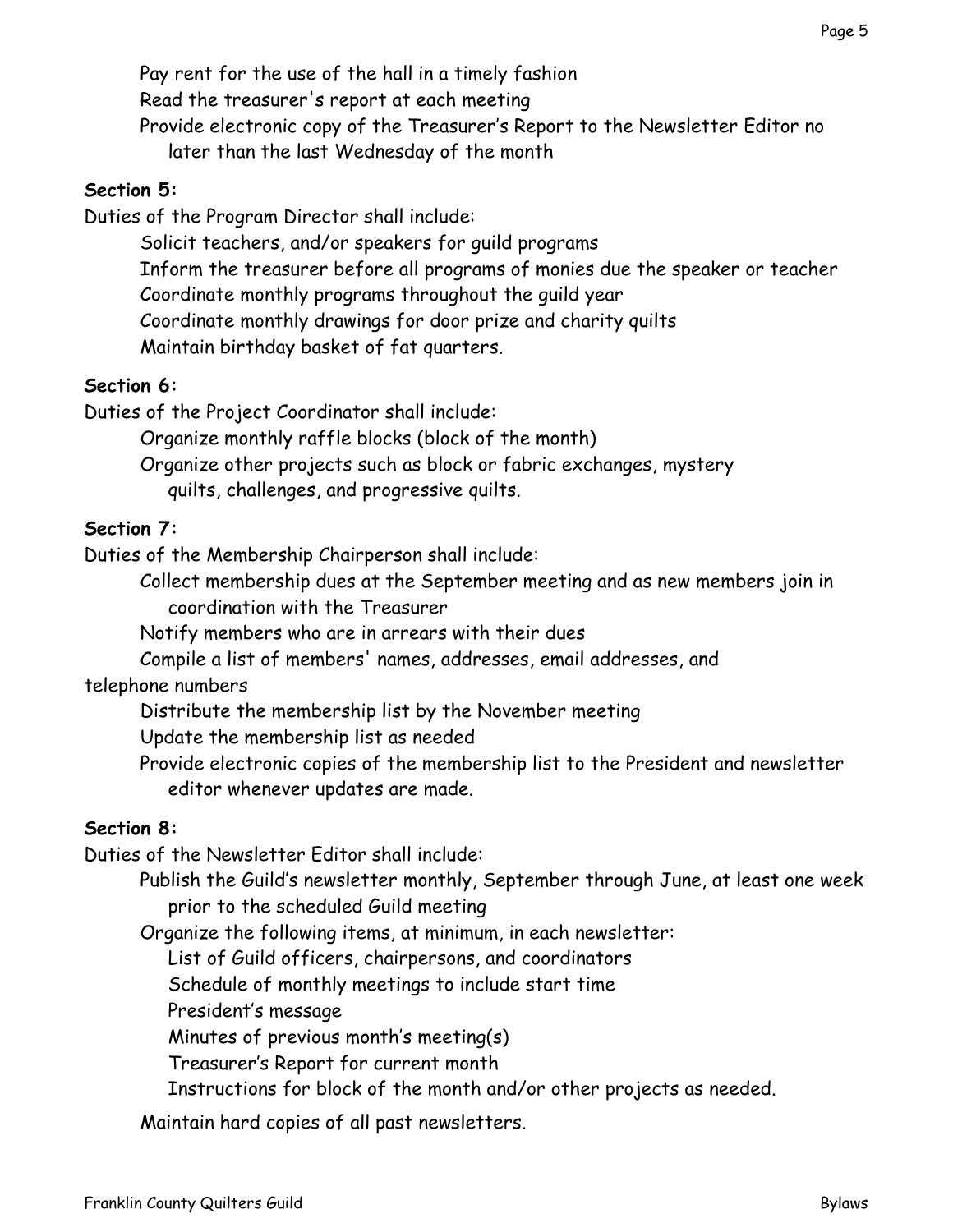## **ARTICLE VI MEETINGS**

### **Section 1:**

The regular meeting of the Guild shall be held on the third Wednesday of each month during the months of September through June unless alternative plans are agreed upon by the membership. Any change from the usual meeting time and/or place shall be announced at the previous meeting and in the newsletter.

#### **Section 2:**

The regular meeting in June shall be known as the annual meeting and shall be for the purpose of electing officers, receiving reports of the officers and committees, and for any other business that may arise.

#### **Section 3:**

The Executive Committee shall meet at least once prior to the September meeting to prepare for the coming year and as often as necessary thereafter. The President shall invite any chairpersons or coordinators to the Executive Committee meetings as deemed necessary to conduct the business of the Guild.

#### **Section 4:**

Fifty -one percent of the paying membership of the Guild present at the monthly meeting shall constitute a quorum.

### **ARTICLE VII COMMITTEES**

### **Section 1:**

The President shall request a Nominating Committee of at least three members no later than the March meeting. It shall be the duty of this committee to solicit candidates for the offices of President, Vice President, Secretary, Treasurer, Program Director, and Project Coordinator.

#### **Section 2:**

The committee will accept nominations from the floor in May and will present a slate of candidates at the annual meeting in June.

### **Section 3:**

Standing or Special committees shall be appointed by the President as necessary to carry out the business of the Guild. The President shall be an ex-officio member of all committees.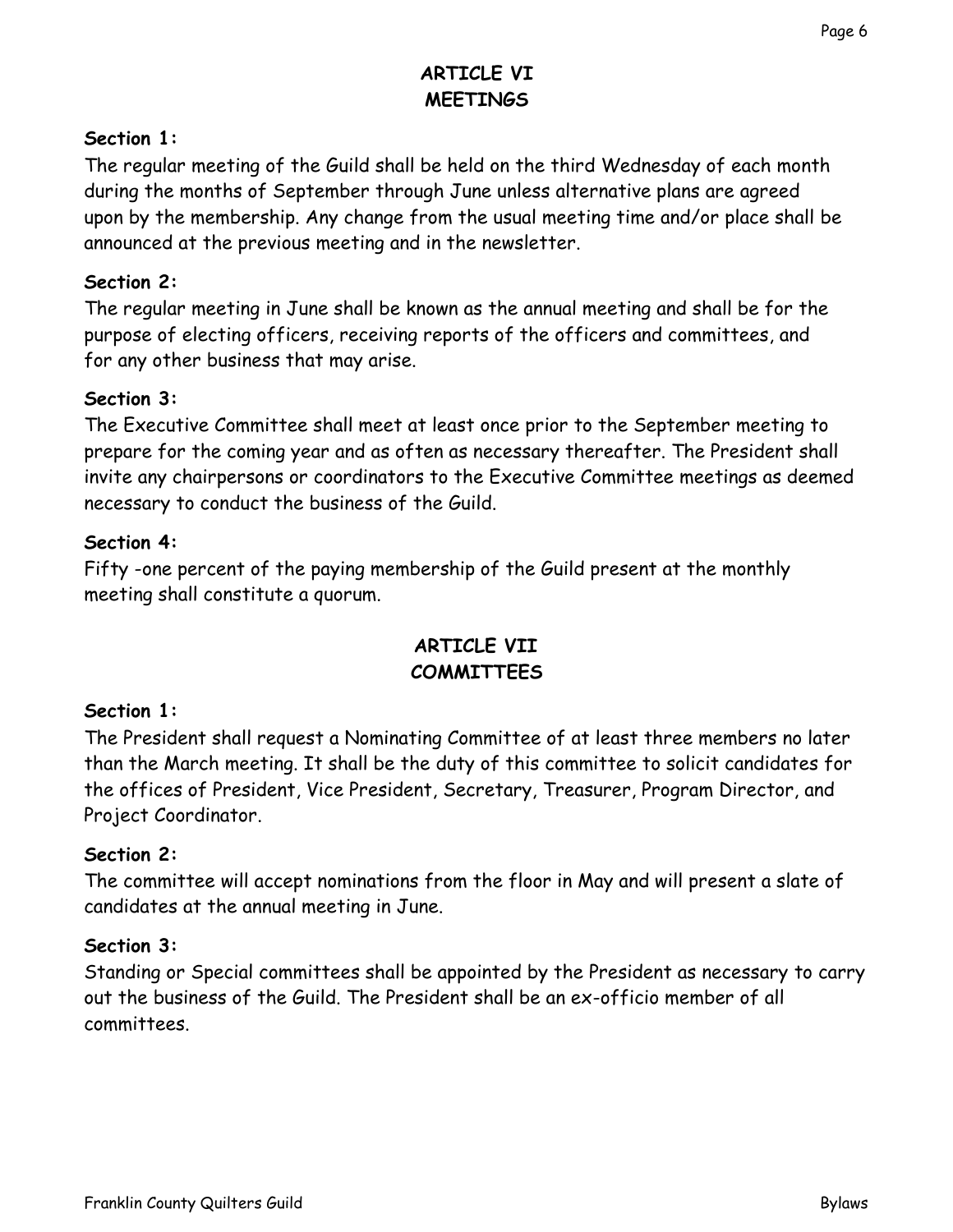## **ARTICLE VIII GUILD FINANCES**

#### **Section 1:**

Checks for payment to the Guild shall be made payable to the Franklin County Quilters Guild or FCQG.

#### **Section 2:**

Income received on behalf of the Guild shall be turned in to the Treasurer and shall not be offset by expenses incurred.

#### **Section 3:**

All monies due the Guild shall be deposited within 7-10 days of receipt.

#### **Section 4:**

Any expenditures in excess of \$100 must be pre-approved by a majority of the membership present at the monthly meeting.

#### **Section 5:**

Members shall submit receipts for reimbursement to the treasurer monthly using the approved reimbursement form.

#### **Section 6:**

Payment for workshops shall be made at the time of signup. No refunds shall be given. Alternates will make private arrangements with the paid attendee.

#### **ARTICLE IX PARLIAMENTARY AUTHORITY**

The rules contained in Robert's Rules of Order Newly Revised shall govern the Guild in all cases in which they are not inconsistent with these bylaws and any special rules of order that the Guild may adopt.

## **ARTICLE X AMENDMENT OF BYLAWS**

These bylaws may be amended at any regular meeting of the Guild by a two-thirds vote, provided the amendment has been submitted in writing by**/**at the previous regular meeting or has been published in the newsletter prior to the vote.

Bylaws approved unanimously by membership October 20, 2000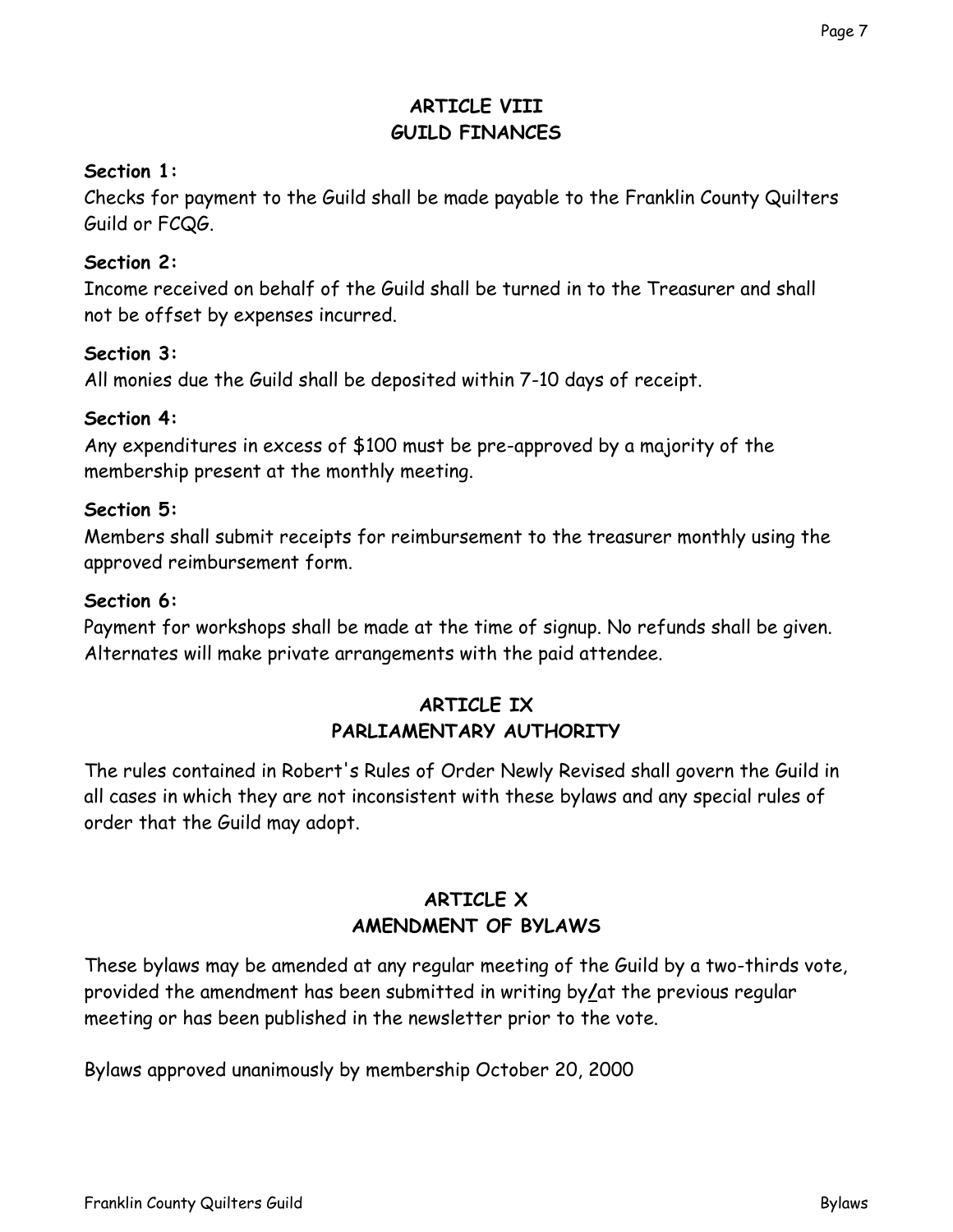Addition of Article III, Section 4, approved unanimously by membership September 15, 2005

Addition of Article III, Section 1, Paragraph 2, approved unanimously by membership June 16, 2010

Changes to Articles I-VII, IX and X, addition of Article II, Section 2, addition of Article IV, Section 4, addition of Article V, Sections 7 & 8, addition of Article VIII, Guild Finances, and addition of Appendix approved unanimously by membership June 17, 2015

Addition to Article V, Section 1 was approved by the membership October 17th, 2018.